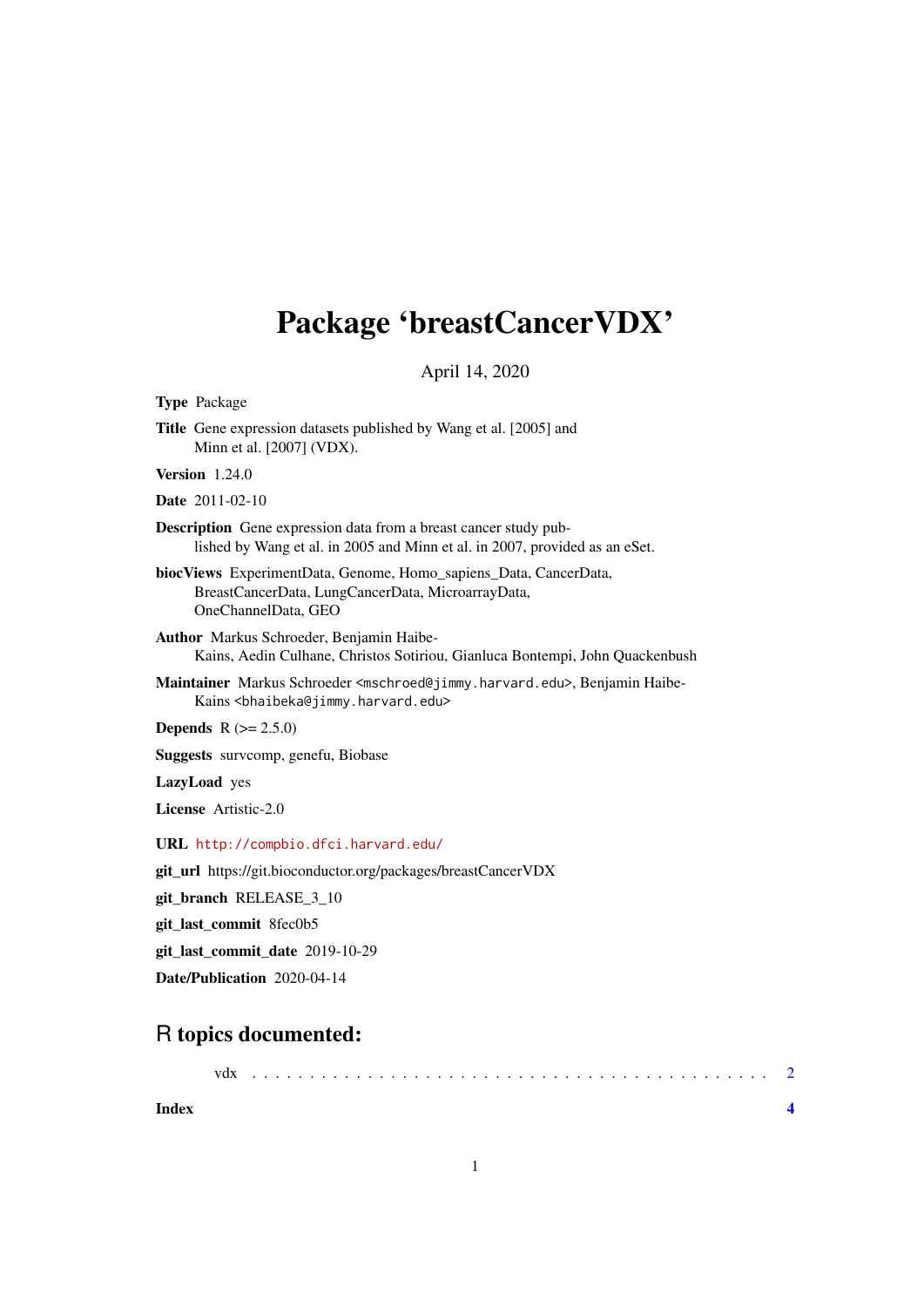<span id="page-1-0"></span>

#### Description

This dataset contains the gene expression, annotations and clinical data as published in Wang et al. 2005 and Minn et al 2007.

#### Usage

data(vdx)

#### Format

ExpressionSet with 22283 features and 344 samples, containing:

- exprs(vdx): Matrix containing gene expressions as measured by Affymetrix hgu133a technology (single-channel, oligonucleotides).
- fData(vdx): AnnotatedDataFrame containing annotations of Affy microarray platform hgu133a.
- pData(vdx): AnnotatedDataFrame containing Clinical information of the breast cancer patients whose tumors were hybridized.
- experimentalData(vdx): MIAME object containing information about the dataset.
- annotation(vdx): Name of the affy chip.

#### Details

This dataset represent the study published by Wang et al. 2005 and Minn et al. 2007.

• Wang et al.: Background: Genome-wide measures of gene expression can identify patterns of gene activity that subclassify tumours and might provide a better means than is currently available for individual risk assessment in patients with lymph-node-negative breast cancer. Methods: We analysed, with Affymetrix Human U133a GeneChips, the expression of 22 000 transcripts from total RNA of frozen tumour samples from 286 lymph-node-negative patients who had not received adjuvant systemic treatment. Findings: In a training set of 115 tumours, we identified a 76-gene signature consisting of 60 genes for patients positive for oestrogen receptors (ER) and 16 genes for ER-negative patients. This signature showed 93% sensitivity and 48% specificity in a subsequent independent testing set of 171 lymph-node-negative patients. The gene profile was highly informative in identifying patients who developed distant metastases within 5 years (hazard ratio 5.67 [95% CI 2.59-12.4]), even when corrected for traditional prognostic factors in multivariate analysis (5.55 [2.46-12.5]). The 76-gene profile also represented a strong prognostic factor for the development of metastasis in the subgroups of 84 premenopausal patients (9.60 [2.28-40.5]), 87 postmenopausal patients (4.04 [1.57-10.4]), and 79 patients with tumours of 10-20 mm (14.1 [3.34-59.2]), a group of patients for whom prediction of prognosis is especially difficult. Interpretation: The identified signature provides a powerful tool for identification of patients at high risk of distant recurrence. The ability to identify patients who have a favourable prognosis could, after independent confirmation, allow clinicians to avoid adjuvant systemic therapy or to choose less aggressive therapeutic options.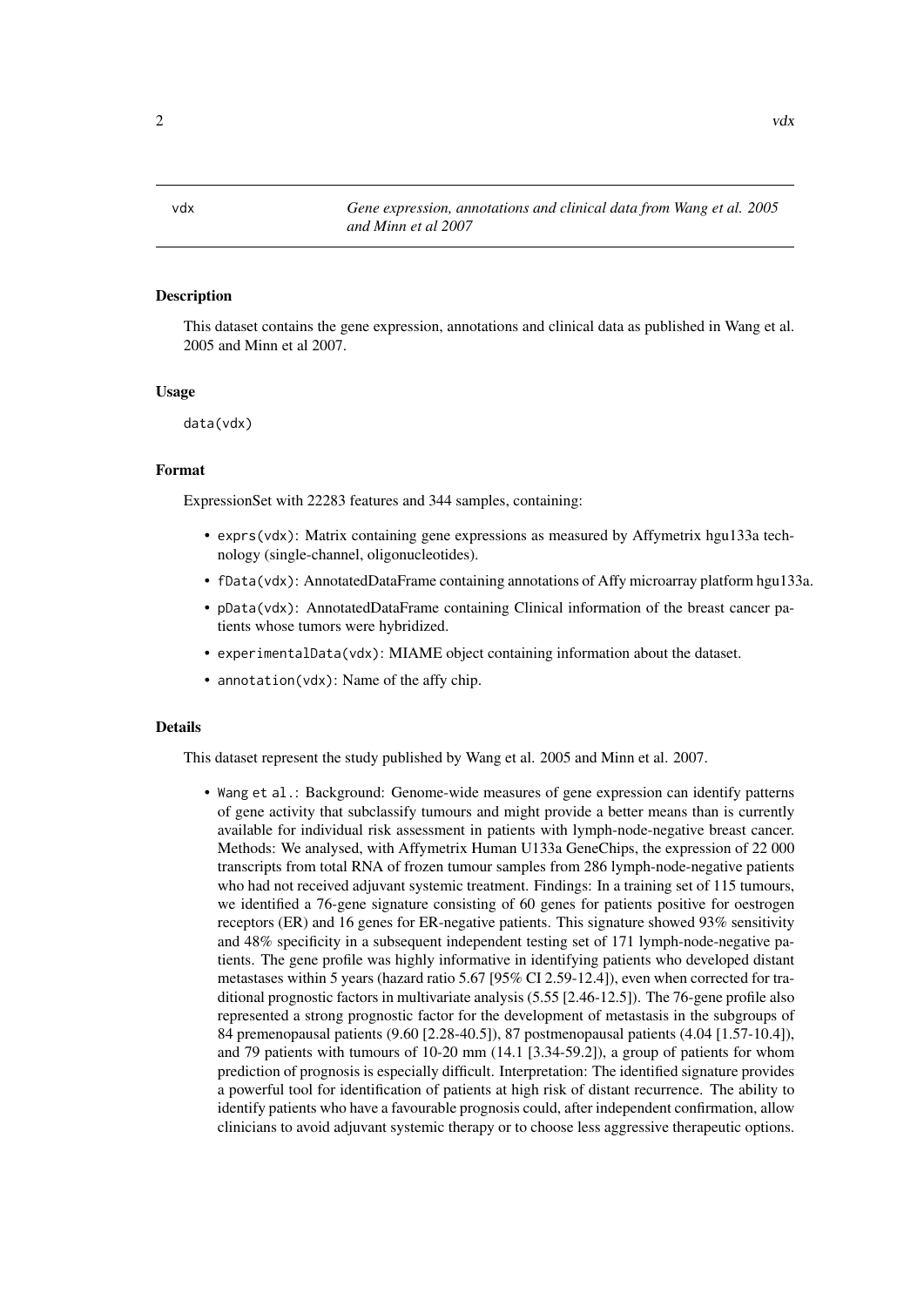• Minn et al.: The association between large tumor size and metastatic risk in a majority of clinical cancers has led to questions as to whether these observations are causally related or whether one is simply a marker for the other. This is partly due to an uncertainty about how metastasis-promoting gene expression changes can arise in primary tumors. We investigated this question through the analysis of a previously defined "lung metastasis gene-expression signature" (LMS) that mediates experimental breast cancer metastasis selectively to the lung and is expressed by primary human breast cancer with a high risk for developing lung metastasis. Experimentally, we demonstrate that the LMS promotes primary tumor growth that enriches for LMS+ cells, and it allows for intravasation after reaching a critical tumor size. Clinically, this corresponds to LMS+ tumors being larger at diagnosis compared with LMStumors and to a marked rise in the incidence of metastasis after LMS+ tumors reach 2 cm. Patients with LMS-expressing primary tumors selectively fail in the lung compared with the bone or other visceral sites and have a worse overall survival. The mechanistic linkage between metastasis gene expression, accelerated tumor growth, and likelihood of metastatic recurrence provided by the LMS may help to explain observations of prognostic gene signatures in primary cancer and how tumor growth can both lead to metastasis and be a marker for cells destined to metastasize.

#### Source

<http://www.ncbi.nlm.nih.gov/geo/query/acc.cgi?acc=GSE2034> <http://www.ncbi.nlm.nih.gov/geo/query/acc.cgi?acc=GSE5327>

#### References

Y. Wang and J. G. Klijn and Y. Zhang and A. M. Sieuwerts and M. P. Look and F. Yang and D. Talantov and M. Timmermans and M. E. Meijer-van Gelder and J. Yu and T. Jatkoe and E. M. Berns and D. Atkins and J. A. Foekens (2005) "Gene-Expression Profiles to Predict Distant Metastasis of Lymph-Node-Negative Primary Breast Cancer", *Lancet*, 365:671-679

Minn, Andy J. and Gupta, Gaorav P. and Padua, David and Bos, Paula and Nguyen, Don X. and Nuyten, Dimitry and Kreike, Bas and Zhang, Yi and Wang, Yixin and Ishwaran, Hemant and Foekens, John A. and van de Vijver, Marc and Massague, Joan (2007) "Lung metastasis genes couple breast tumor size and metastatic spread", *Proceedings of the National Academy of Sciences*, 104(16):6740-6745

#### Examples

## load Biobase package library(Biobase) ## load the dataset data(vdx) ## show the first 5 rows and columns of the expression data exprs(vdx)[1:5,1:5] ## show the first 6 rows of the phenotype data head(pData(vdx)) ## show first 20 feature names featureNames(vdx)[1:20] ## show the experiment data summary experimentData(vdx) ## show the used platform annotation(vdx) ## show the abstract for this dataset abstract(vdx)

 $vdx$  3